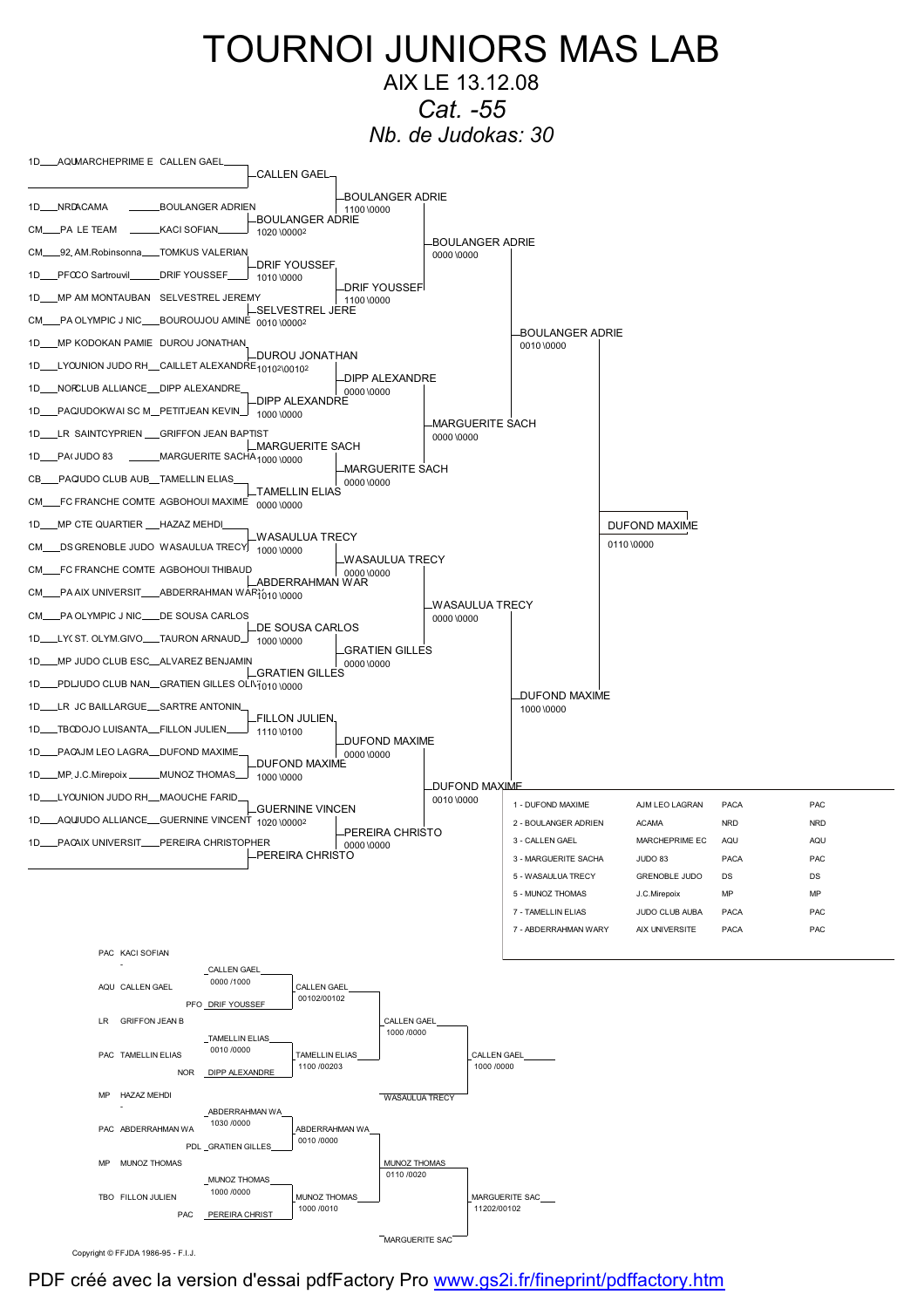### AIX LE 13.12.08



Copyright © FFJDA 1986-95 - F.I.J.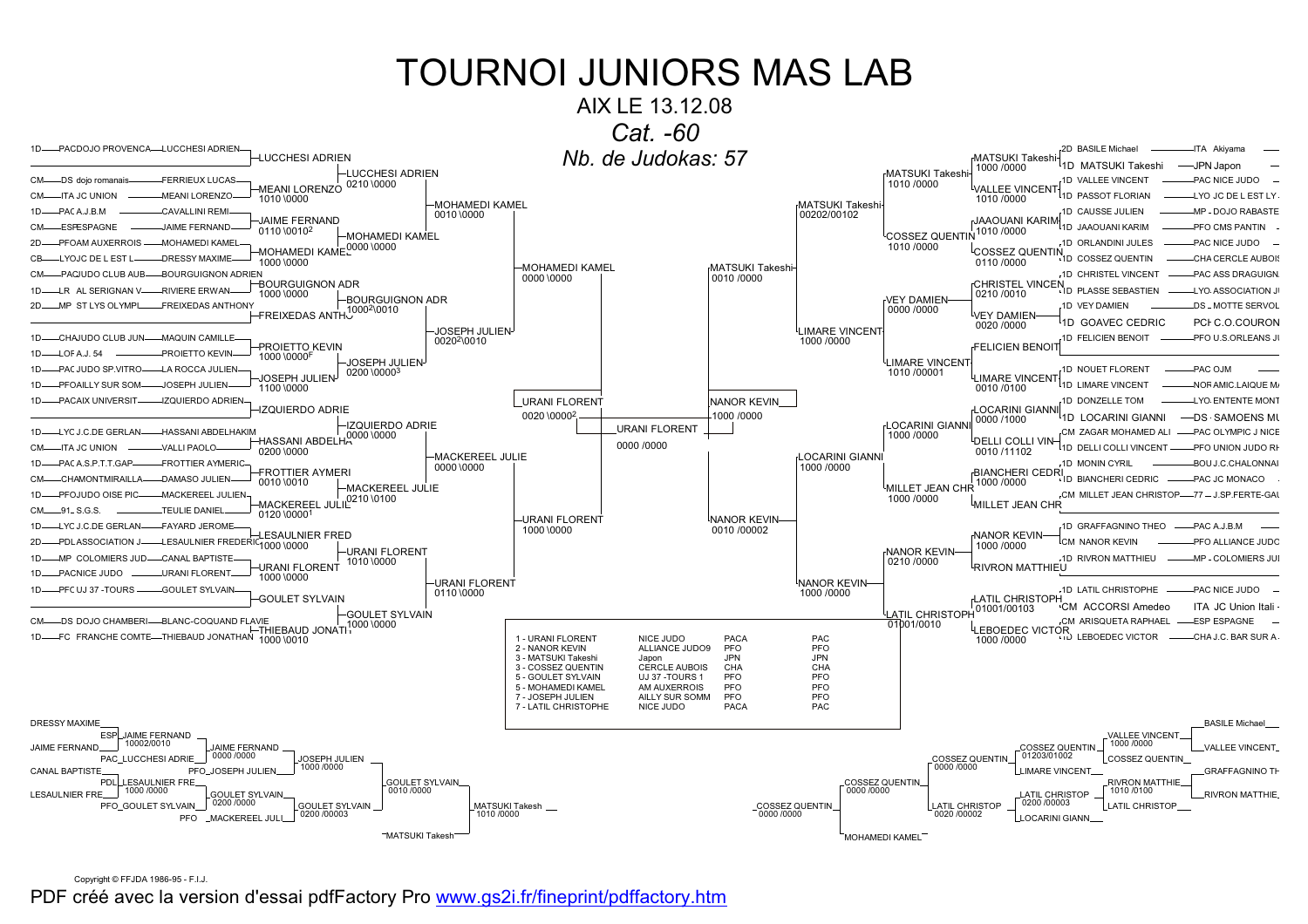

Copyright © FFJDA 1986-95 - F.I.J.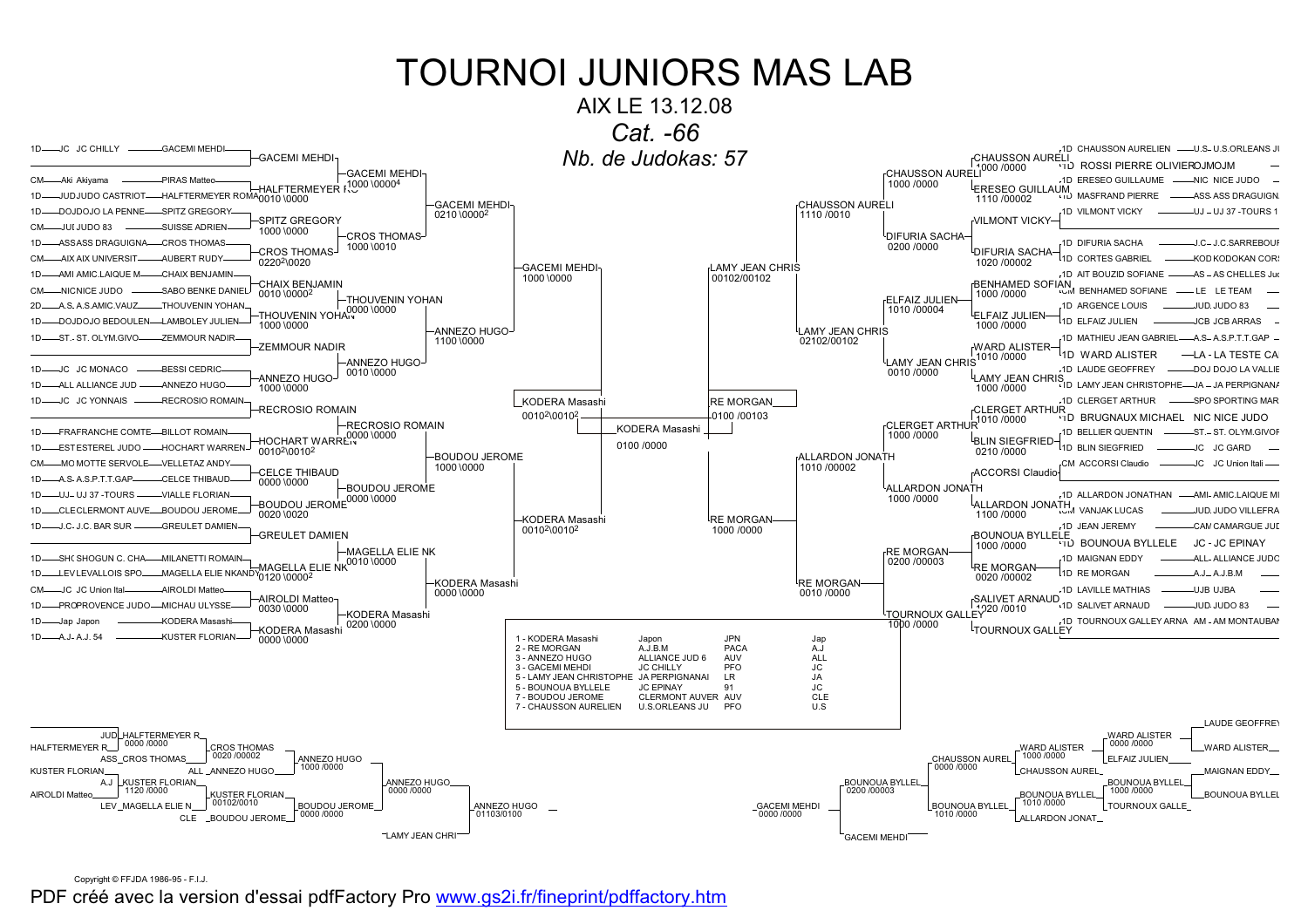



Copyright © FFJDA 1986-95 - F.I.J.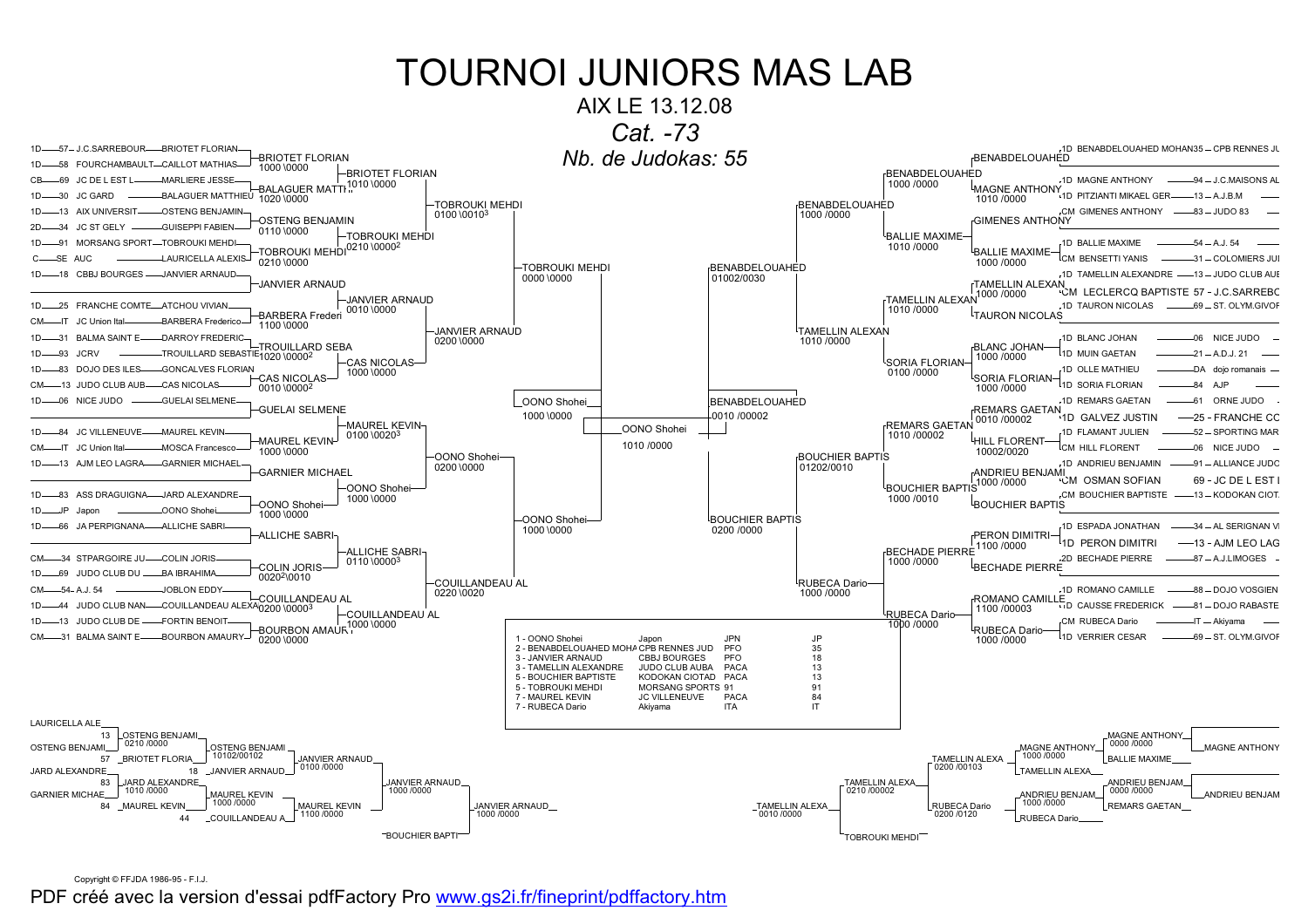

Copyright © FFJDA 1986-95 - F.I.J.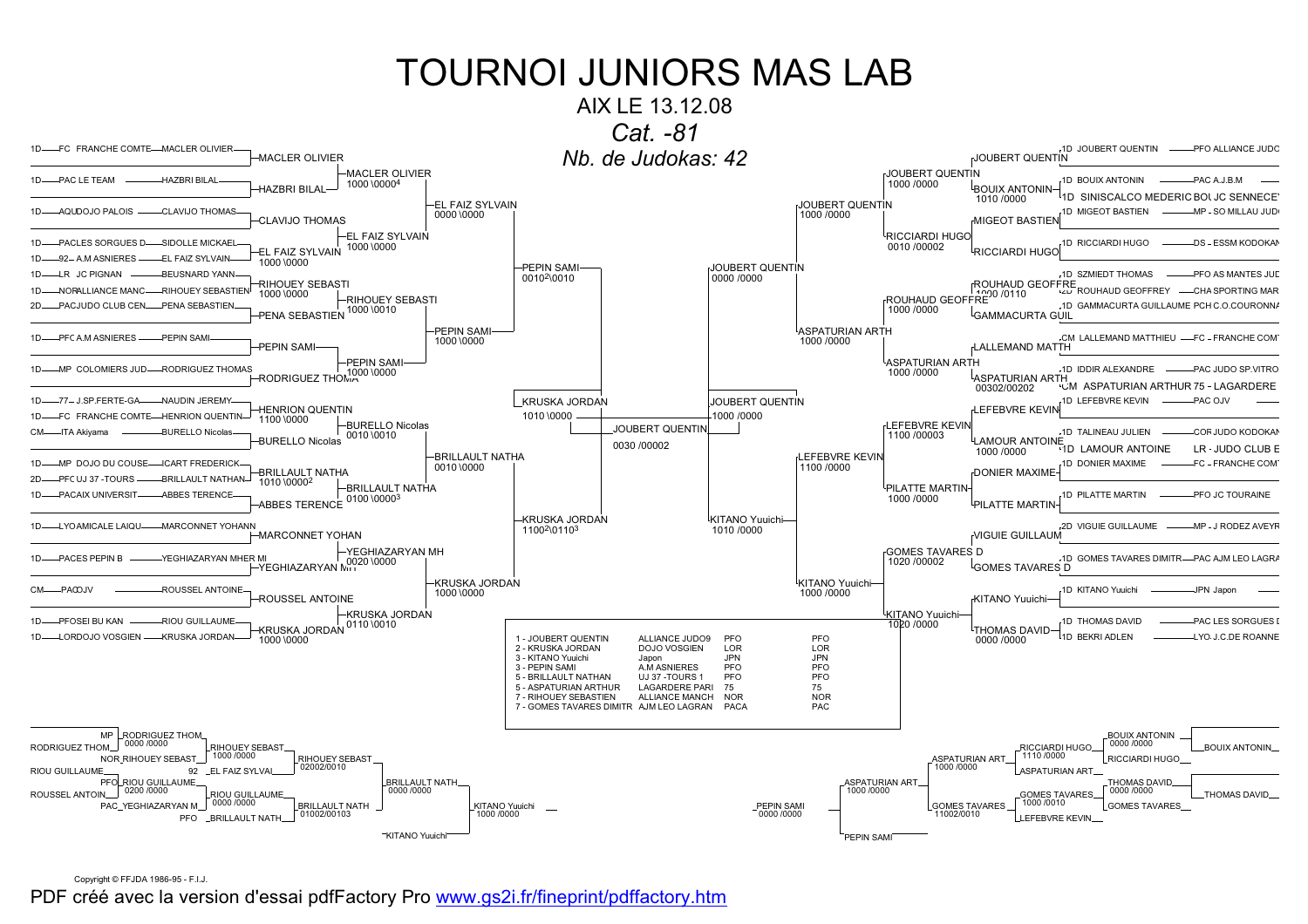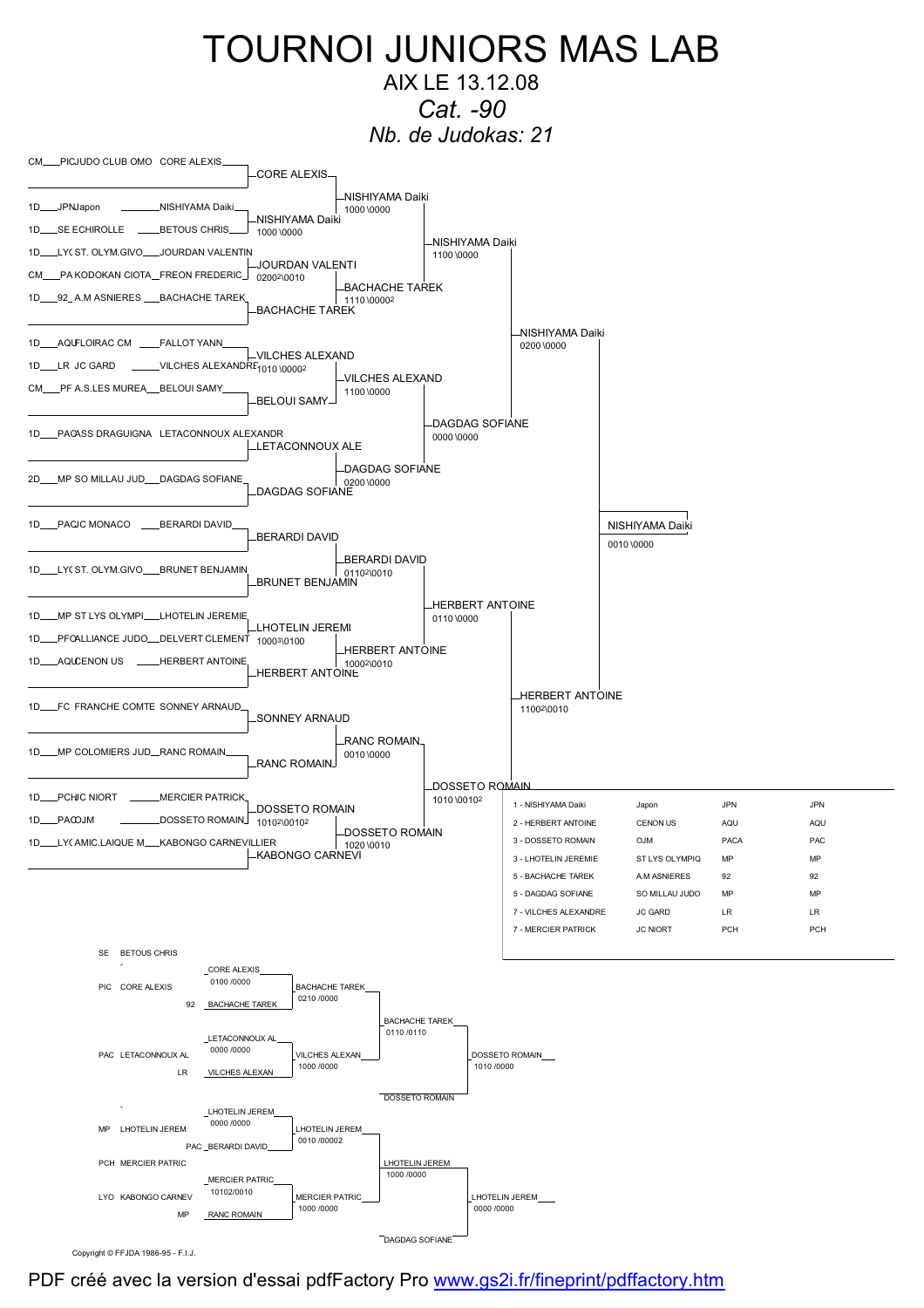